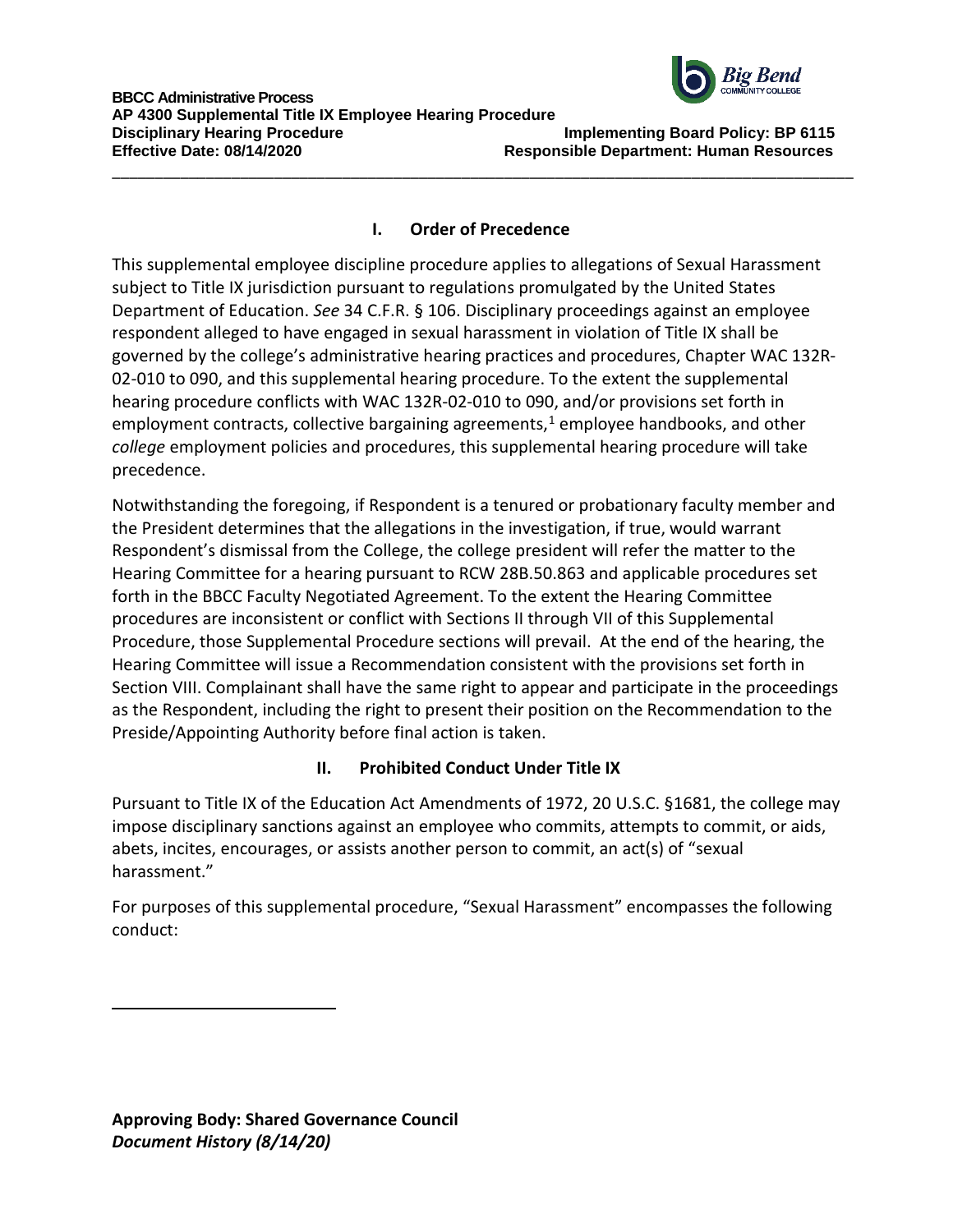

**Effective Date: 08/14/2020 Responsible Department: Human Resources**

A. Quid pro quo harassment. A college employee conditioning the provision of an aid, benefit, or service of the college on an individual's participation in unwelcome sexual conduct.

\_\_\_\_\_\_\_\_\_\_\_\_\_\_\_\_\_\_\_\_\_\_\_\_\_\_\_\_\_\_\_\_\_\_\_\_\_\_\_\_\_\_\_\_\_\_\_\_\_\_\_\_\_\_\_\_\_\_\_\_\_\_\_\_\_\_\_\_\_\_\_\_\_\_\_\_\_\_\_\_\_\_\_\_\_\_\_

- B. Hostile environment. Unwelcome conduct that a reasonable person would find to be so severe, pervasive, and objectively offensive that it effectively denies a person equal access to the college's educational programs or activities, or employment.
- C. Sexual assault. Sexual assault includes the following conduct:
	- 1. Nonconsensual sexual intercourse. Any actual or attempted sexual intercourse (anal, oral, or vaginal), however slight, with any object or body part, by a person upon another person, that is without consent and/or by force. Sexual intercourse includes anal or vaginal penetration by a penis, tongue, finger, or object, or oral copulation by mouth to genital contact or genital to mouth contact.
	- 2. Nonconsensual sexual contact. Any actual or attempted sexual touching, however slight, with any body part or object, by a person upon another person that is without consent and/or by force. Sexual touching includes any bodily contact with the breasts, groin, mouth, or other bodily orifice of another individual, or any other bodily contact in a sexual manner.
	- 3. Incest. Sexual intercourse or sexual contact with a person known to be related to them, either legitimately or illegitimately, as an ancestor, descendant, brother, or sister of either wholly or half related. Descendant includes stepchildren and adopted children under the age of eighteen (18).
	- 4. Statutory rape. Consensual sexual intercourse between someone who is eighteen (18) years of age or older and someone who is under the age of sixteen (16).
- D. Domestic violence. Physical violence, bodily injury, assault, the infliction of fear of imminent physical harm, sexual assault, or stalking committed by a person with whom the victim shares a child in common, by a person who is cohabitating with or has cohabitated with the victim as a spouse, by a person similarly situated to a spouse of the victim under the domestic or family violence laws of the State of Washington, or by any other person against an adult or youth victim who is protected from that person's acts under the domestic or family violence laws of the State of Washington, RCW 26.50.010.
- E. Dating violence. Physical violence, bodily injury, assault, the infliction of fear of imminent physical harm, sexual assault, or stalking committed by a person (i) who is or has been in a social relationship of a romantic or intimate nature with the victim; and (ii) where the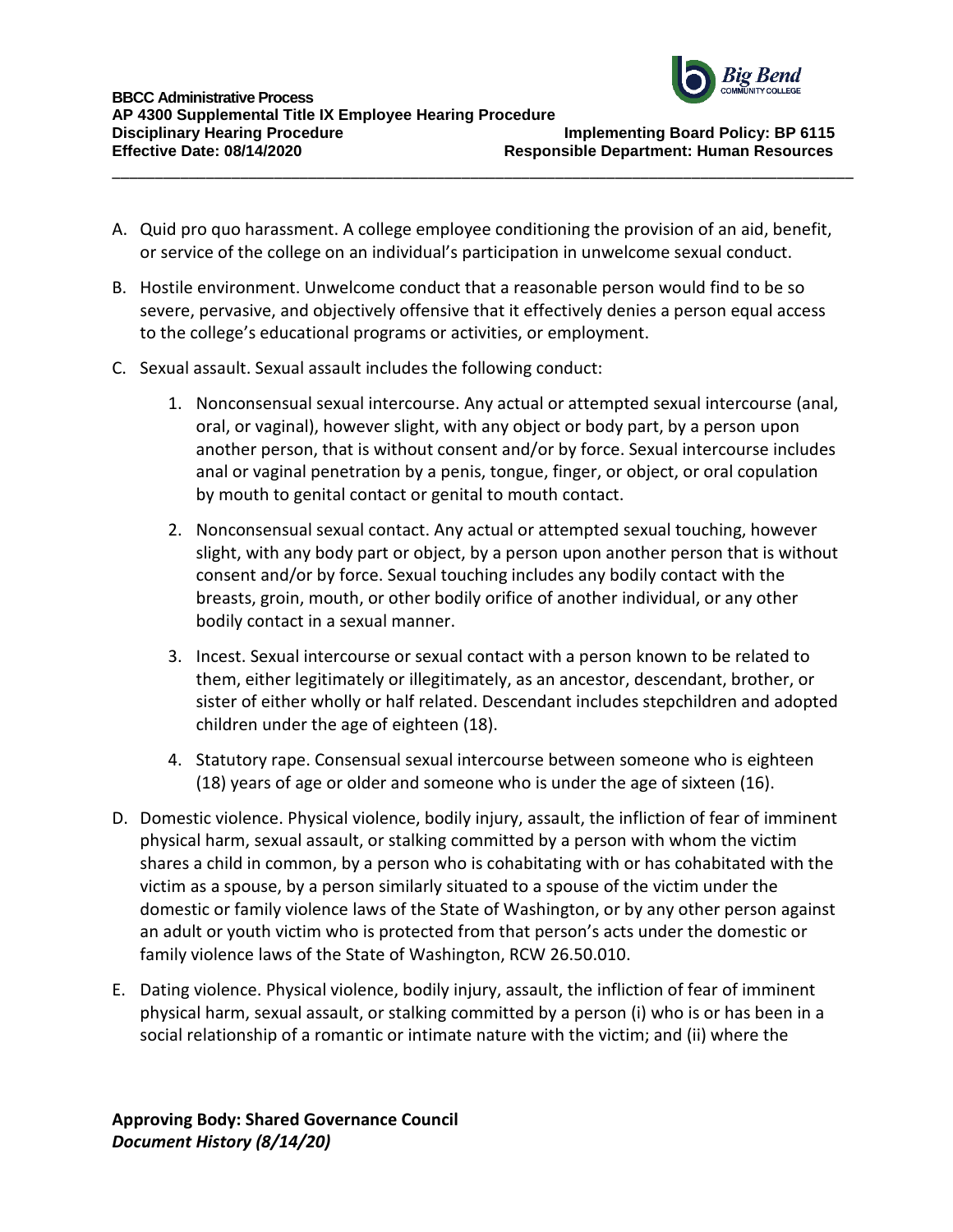

**Effective Date: 08/14/2020 Responsible Department: Human Resources**

existence of such a relationship shall be determined based on a consideration of the following factors:

\_\_\_\_\_\_\_\_\_\_\_\_\_\_\_\_\_\_\_\_\_\_\_\_\_\_\_\_\_\_\_\_\_\_\_\_\_\_\_\_\_\_\_\_\_\_\_\_\_\_\_\_\_\_\_\_\_\_\_\_\_\_\_\_\_\_\_\_\_\_\_\_\_\_\_\_\_\_\_\_\_\_\_\_\_\_\_

- 1. The length of the relationship;
- 2. The type of relationship; and
- 3. The frequency of interaction between the persons involved in the relationship.
- F. Stalking. Engaging in a course of conduct directed at a specific person that would cause a reasonable person to fear for their safety or the safety of others, or suffer substantial emotional distress.

### **III. Title IX Jurisdiction**

- A. This supplemental procedure applies only if the alleged misconduct:
	- 1. Occurred in the United States;
	- 2. Occurred during a BBCC educational program or activity; and
	- 3. Meets the definition of Sexual Harassment as that term is defined in this supplemental procedure.
- B. For purposes of this supplemental procedure, an "educational program or activity" is defined as locations, events, or circumstances over which the college exercised substantial control over both the Respondent and the context in which the alleged Sexual Harassment occurred. This definition includes any building owned or controlled by a student organization that is officially recognized by the college.
- C. Proceedings under this supplemental procedure must be dismissed if the President determines that one or all of the requirements of Section A (1)-(3) have not been met. Dismissal under this supplemental procedure does not prohibit the college from pursuing disciplinary action against a Respondent based on allegations that the Respondent engaged in other misconduct prohibited by federal or state law, employment contracts or handbooks, or other college policies.
- D. If the President determines the facts in the investigation report are not sufficient to support Title IX jurisdiction and/or pursuit of a Title IX violation, the President will issue a notice of dismissal in whole or part to both parties explaining why some or all of the Title IX claims have been dismissed.

# **IV. Initiation of Discipline**

**Approving Body: Shared Governance Council** *Document History (8/14/20)*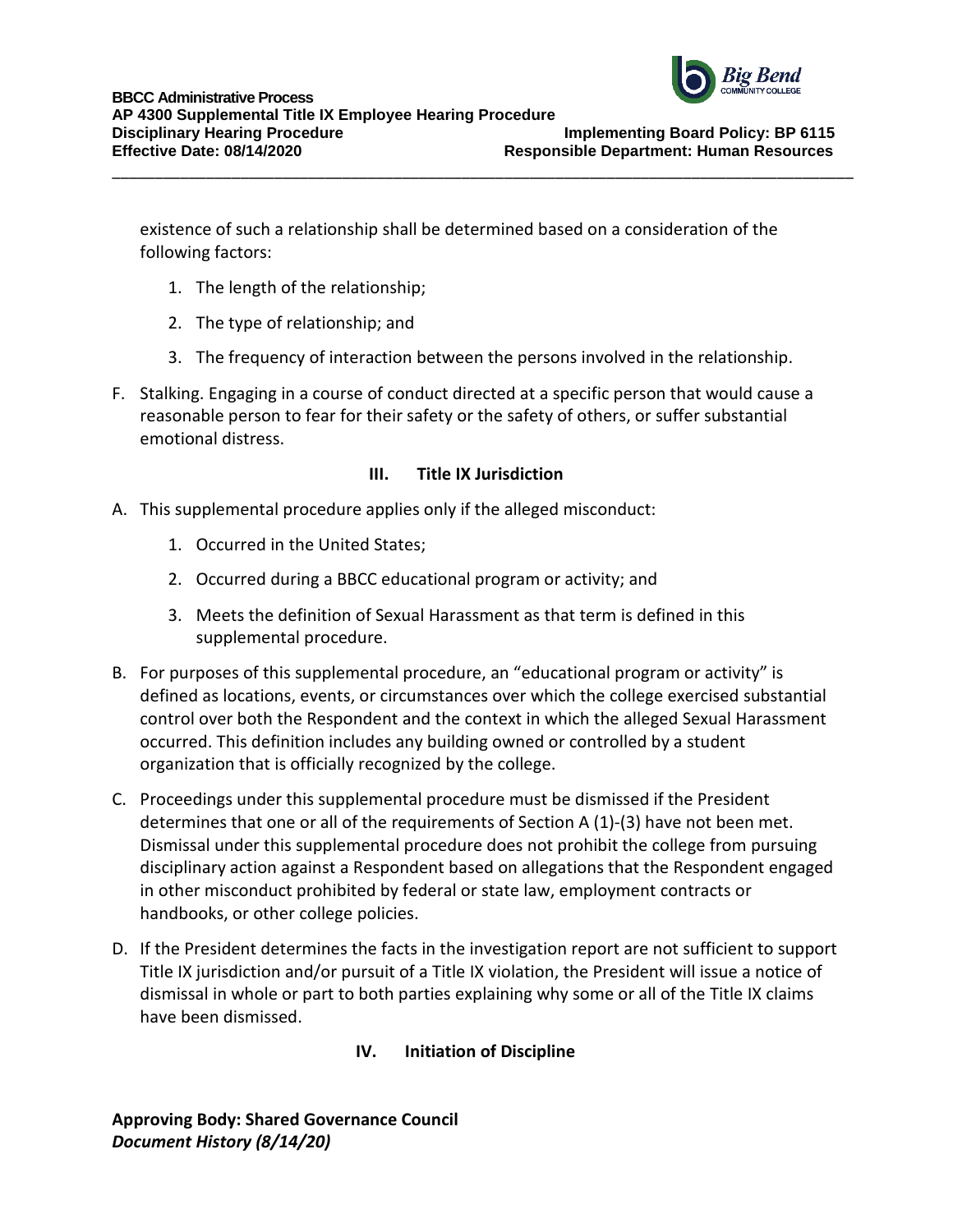

A. Upon receiving the Title IX investigation report from the Title IX Coordinator, the President will independently review the report to determine whether there are sufficient grounds to pursue a disciplinary action against the Respondent for engaging in prohibited conduct under Title IX.

\_\_\_\_\_\_\_\_\_\_\_\_\_\_\_\_\_\_\_\_\_\_\_\_\_\_\_\_\_\_\_\_\_\_\_\_\_\_\_\_\_\_\_\_\_\_\_\_\_\_\_\_\_\_\_\_\_\_\_\_\_\_\_\_\_\_\_\_\_\_\_\_\_\_\_\_\_\_\_\_\_\_\_\_\_\_\_

- B. If the President determines that there are sufficient grounds to proceed under these supplemental procedures, the President will initiate a Title IX disciplinary proceeding by filing a written disciplinary notice with the hearing officer and by serving the notice on the Respondent and the Complainant, and their respective advisors. The notice must:
	- 1. Set forth the basis for Title IX jurisdiction;
	- 2. Identify the alleged Title IX violation(s);
	- 3. Set forth the facts underlying the allegation(s);
	- 4. Identify the range of possible sanctions that may be imposed if the Respondent is found responsible for the alleged violation(s);
	- 5. Explain that each Party is entitled to be accompanied by an Advisor of their own choosing during the hearing and that:
		- a. Advisors will be responsible for questioning all witnesses on the Party's behalf;
		- b. An Advisor may be an attorney and/or, if the Party is a represented employee, a union representative;
		- c. A represented employee who chooses an Advisor who is not a union representative must submit a signed waiver of union representation that includes consent from the union; and
		- d. The college will appoint the Party an Advisor of the college's choosing at no cost to the Party, if the Party fails to choose an Advisor; and
	- 6. Explain that if a Party fails to appear at the hearing, a decision of responsibility may be made in the Party's absence.
- C. Service of the disciplinary notice or any other document required to be served under this supplemental procedure may be done personally or by first class, registered, or certified mail, or by electronic mail to the Party's BBCC email address.

### **V. Pre-Hearing Procedure**

**Approving Body: Shared Governance Council** *Document History (8/14/20)*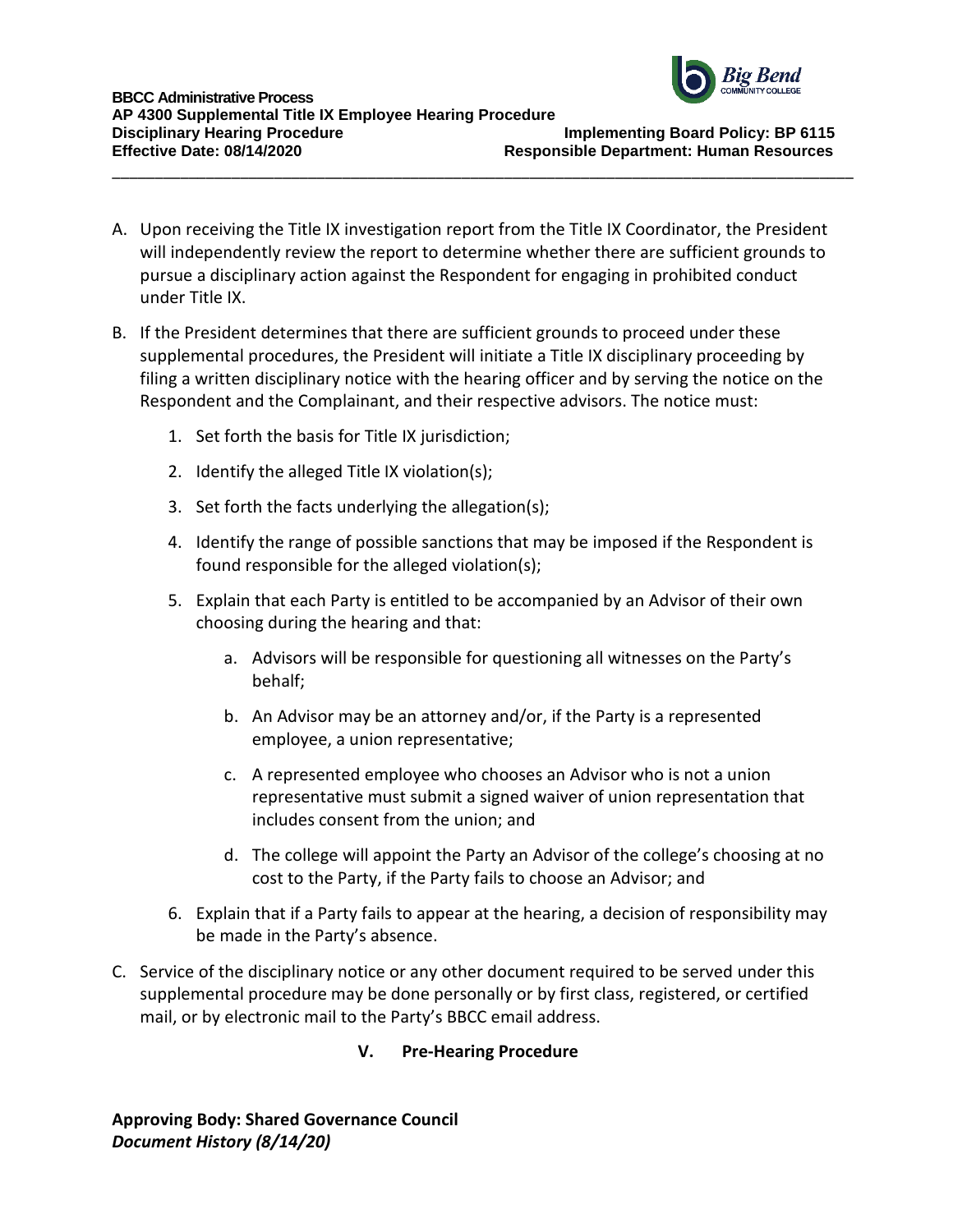

A. Upon receiving the disciplinary notice, the hearing officer will send a hearing notice to all parties in compliance with WAC 10-08-040. Pursuant to APxxxx Title IX Grievance Procedure, the hearing date may not be scheduled less than ten (10) days after the Title IX Coordinator provided the Final Investigation Report to the Parties.

\_\_\_\_\_\_\_\_\_\_\_\_\_\_\_\_\_\_\_\_\_\_\_\_\_\_\_\_\_\_\_\_\_\_\_\_\_\_\_\_\_\_\_\_\_\_\_\_\_\_\_\_\_\_\_\_\_\_\_\_\_\_\_\_\_\_\_\_\_\_\_\_\_\_\_\_\_\_\_\_\_\_\_\_\_\_\_

- B. A Party is entitled to be accompanied by an Advisor of their choice during the disciplinary process at the party's own expense. The Advisor may be an attorney and/or, if the Party is a represented employee, a union representative.
	- 1. If the Advisor is an attorney, the Advisor must file a notice of appearance with the hearing officer with copies to all parties and the President at least five (5) days before the hearing. If a notice of appearance is not filed within this timeframe, the Party will be deemed to have waived their right to have an attorney as an Advisor.
	- 2. If a Party is a represented employee who chooses not to use a union-provided Advisor, the Party must provide the hearing officer with a signed waiver of union representation, including written consent from the union.
- C. In preparation for the hearing, the Parties will have equal access to all evidence gathered by the investigator during the investigation, regardless of whether the college intends to offer the evidence at the hearing.

# **VI. Rights of Parties**

- A. The provisions of this supplemental procedure shall apply equally to both parties.
- B. The college bears the burden of offering and presenting sufficient testimony and evidence to establish that the Respondent is responsible for a Title IX violation by a preponderance of the evidence.
- C. The Respondent will be presumed not responsible until such time as the disciplinary process has been finally resolved.
- D. During the hearing, each Party shall be represented by an Advisor. The Parties are entitled to an Advisor of their own choosing and the Advisor may be an attorney or, if the Respondent holds a represented position, a union representative. If a party does not choose an Advisor, then the Title IX Coordinator will appoint an Advisor of the college's choosing on the Party's behalf at no expense to the Party.

# **VII. Evidence**

The introduction and consideration of evidence during the hearing is subject to the following procedures and restrictions:

**Approving Body: Shared Governance Council** *Document History (8/14/20)*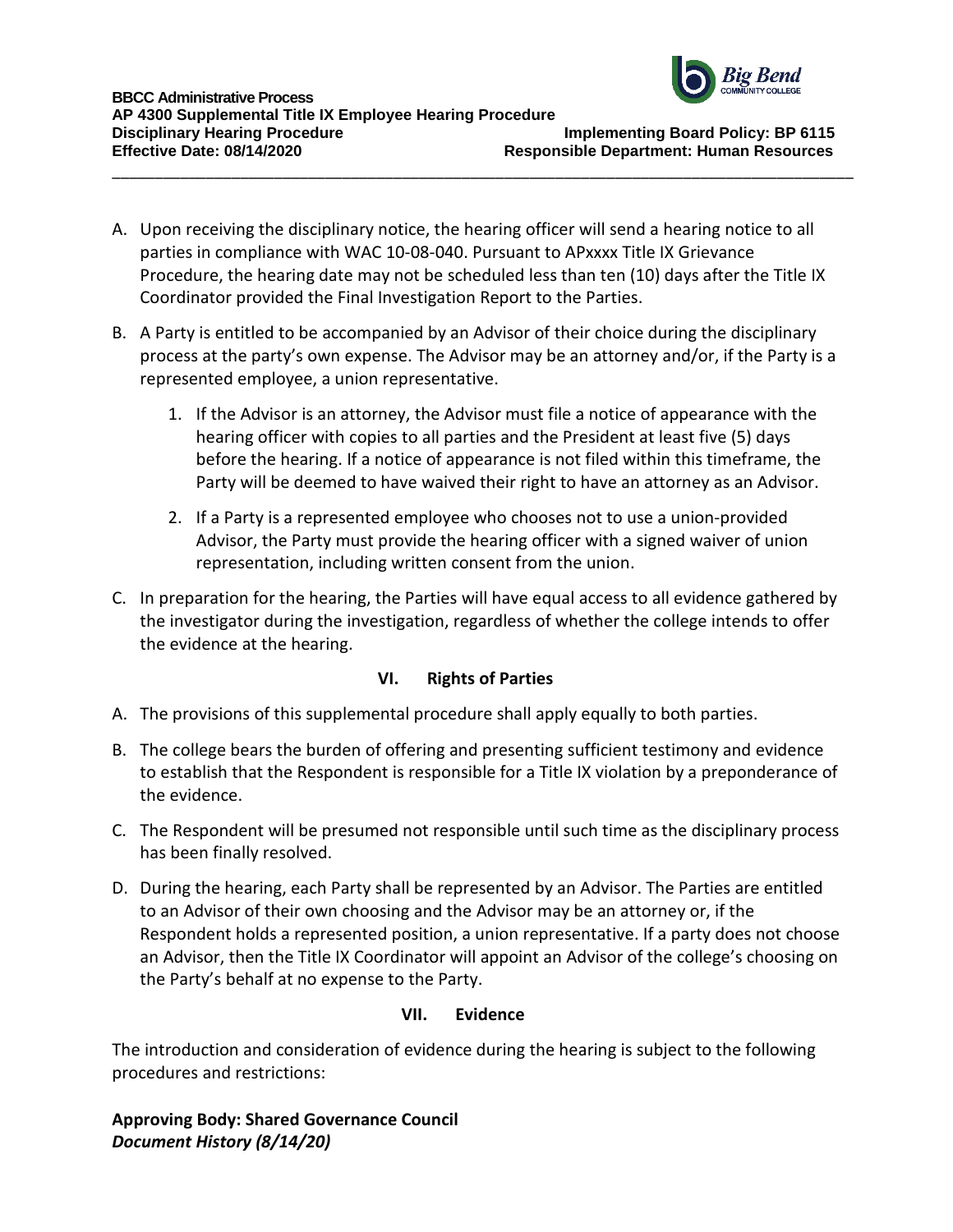

A. Relevance: The Committee Chair shall review all questions for relevance and shall explain on the record their reasons for excluding any question based on lack of relevance.

\_\_\_\_\_\_\_\_\_\_\_\_\_\_\_\_\_\_\_\_\_\_\_\_\_\_\_\_\_\_\_\_\_\_\_\_\_\_\_\_\_\_\_\_\_\_\_\_\_\_\_\_\_\_\_\_\_\_\_\_\_\_\_\_\_\_\_\_\_\_\_\_\_\_\_\_\_\_\_\_\_\_\_\_\_\_\_

- B. Relevance means that information elicited by the question makes a fact is dispute more or less likely to be true.
- C. Questions or evidence about a Complainant's sexual predisposition or prior sexual behavior are not relevant and must be excluded, unless such question or evidence:
	- 1. Is asked or offered to prove someone other than the Respondent committed the alleged misconduct; or
	- 2. Concerns specific incidents of prior sexual behavior between the Complainant and the Respondent, which are asked or offered on the issue of consent.
- D. Cross-examination required: If a Party or witness does not submit to cross-examination during the live hearing, the hearing officer must not rely on any statement by that Party or witness in reaching a determination of responsibility.
- E. No negative inference: The hearing officer may not make an inference regarding responsibility solely on a witness's or party's absence from the hearing or refusal to answer questions.
- F. Privileged evidence: The hearing officer shall not consider legally privileged information unless the holder has effectively waived the privilege. Privileged information includes, but is not limited to, information protected by the following:
	- 1. Spousal/domestic partner privilege;
	- 2. Attorney-Client and attorney work product privileges;
	- 3. Privileges applicable to members of the clergy and priests;
	- 4. Privileges applicable to medical providers, mental health therapists, and counsellors;
	- 5. Privileges applicable to sexual assault and domestic violence advocates; and
	- 6. Other legal privileges identified in RCW 5.60.060.

### **VIII. Initial Order**

- A. The hearing officer will be responsible for drafting an Initial Order that:
	- 1. Identifies the allegations of sexual harassment;